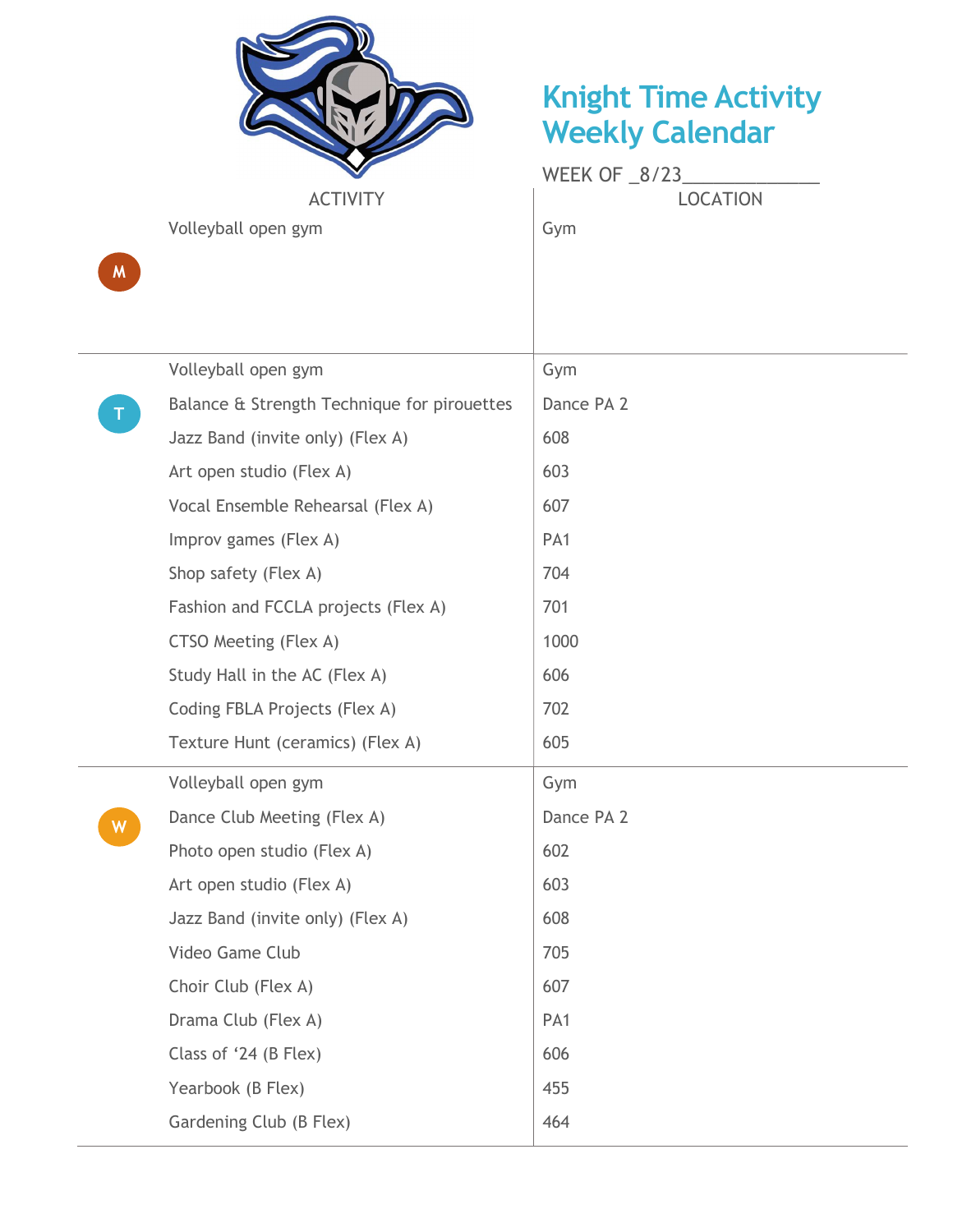|   | Wrestling (A Flex)                        | 324             |
|---|-------------------------------------------|-----------------|
|   | NHS (A Flex)                              | 321             |
|   | Step (A Flex)                             | 416             |
|   | ROTC (drill, academics, PT) (Flex A)      | 1000            |
|   | FCCLA Meeting (Flex A)                    | 701             |
|   | Jag Meeting (Flex A)                      | 606             |
|   | HOSA Meeting (Flex A)                     | 703             |
|   | Football Defense Day (Flex A)             | 452             |
|   | FBLA (Flex A)                             | 702             |
|   | Gifted Student meeting (B Flex)           | 410             |
|   | Class of '23 (Flex B)                     | 700             |
|   | Anime Club (Flex A)                       | 322             |
|   | Best Buddies (B Flex)                     | 422             |
|   | Speech and Debate Team (Flex A)           | 505             |
|   | Lady Knights Basketball Luncheon (Flex A) | 919             |
|   | Texture Hunt (ceramics) (Flex A)          | 605             |
|   | Knights 4 Knights (Flex A)                | 330             |
|   | Volleyball open gym                       | Gym             |
|   | Vocal Ensemble Rehearsal (Flex A)         | 607             |
|   | Classic film study (Flex A)               | PA <sub>1</sub> |
|   | Music Improv! (Flex A)                    | 608             |
|   | Shop Safety (Flex A)                      | 704             |
|   | FCCLA Officer meeting (Flex A)            | 701             |
|   | ROTC cadets (Flex A)                      | 1000            |
|   | Study Hall in the AC (Flex A)             | 606             |
|   | FBLA officers meeting (Flex A)            | 702             |
|   | Texture Hunt (ceramics) (Flex A)          | 605             |
|   | Volleyball open gym                       | Gym             |
| F | Photo open studio (Flex A)                | 602             |
|   | Music Theory (Flex A)                     | 608             |
|   |                                           |                 |
|   | Art open studio (Flex A)                  | 603             |